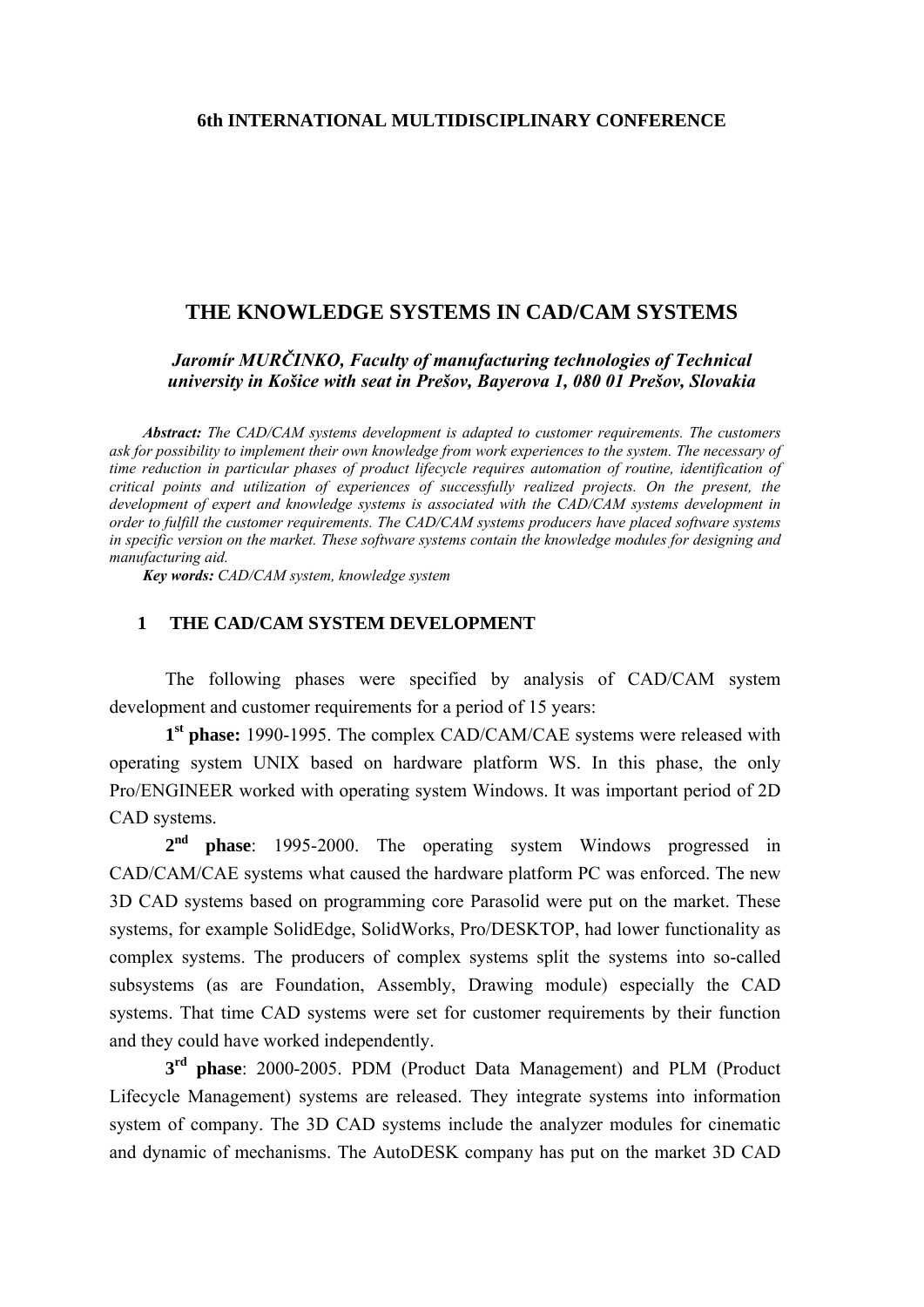Inventor. Pro/ENGINEER, CATIA, UNIGRAPHICS implement into their CAD/CAM systems knowledge system components. [1], [4]

The figure 1 represents the development of CA… systems utilization.



Fig. 1 Industry evolution

### **2 THE KNOWLEDGE SYSTEMS**

The development and following implementation of knowledge systems in CAD/CAM systems strongly influences time factor of process of development and production of new products.

In period of ´80s, when the investments to informatics were increasing, the development of knowledge systems moved from laboratories to commercial utilization. The progress of knowledge systems was phased from medical diagnostic to machineengineering industry.

The each knowledge system has their own basic structure which is illustrated on figure 2.



Fig. 2 The basic structure of knowledge system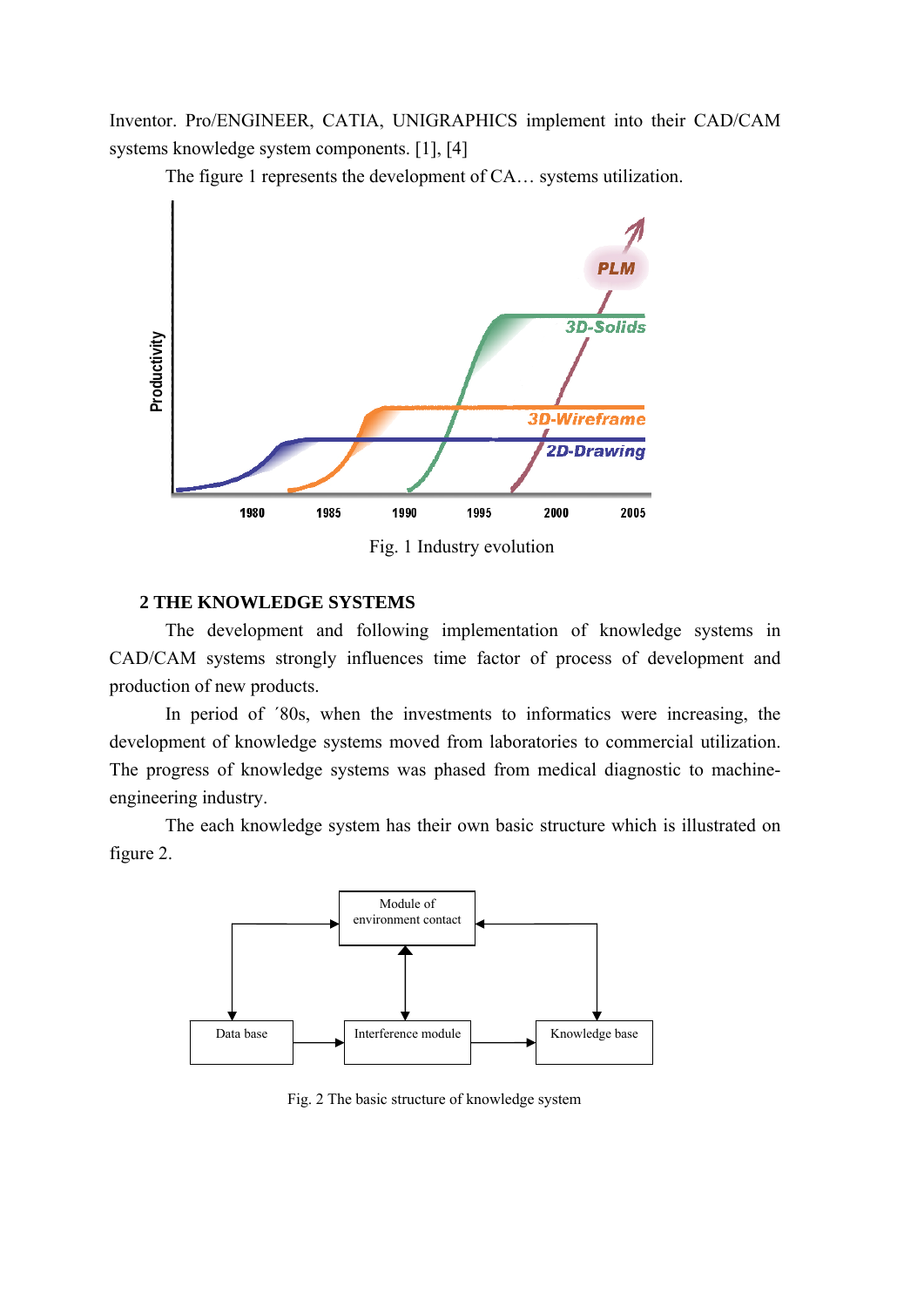## **2.1 The development stages of knowledge system**

The knowledge engineering deals with effective creating of knowledge systems. It combines the work of programmers and experts for particular fields. This work is realized in following stages:

 $1<sup>st</sup>$  stage:

- development of essential programming technique for creation of knowledge systems,
- transfer of knowledge to representation schemas.
- knowledge coding.

 $2<sup>nd</sup> stage:$ 

- segmentation of knowledge system to knowledge level and level of calculation,
- definition of clear terminology for creating of knowledge system,
- modeling of experts' knowledge.

3rd stage:

- implementing of knowledge systems into information systems,
- the first knowledge modules in CAD/CAM systems.[3]

# **3 THE IMPLEMENTATION OF KNOWLEDGE SYSTEMS INTO CAD/CAM SYSTEMS**

The analysis of knowledge system implementation into CAD/CAM systems was made for systems:

- Pro/ENGINEER, Parametric Technologies Corporation,
- CATIA, IBM/DassaultSystemes,
- UNIGRAPHICS, Unigraphics Solutions.

Pro/ENGINEER system does not include knowledge systems but it includes in its CAD system following modules:

- Behavior Modeling designing according to defined criteria,
- Advanced Assembly Extension, Top Down Design principle of designing,
- MoldBase Extension tools and mold designing.

The mentioned modules allow using knowledge databases in agreement with defined criteria and requirements. [5]

CATIA system includes knowledge module directly in CAD system named CATIA PRODUCT SYNTHESIS Solutions, which involve following modules:

- CATIA Knowledge Fundamentals,
- Knowledge Advisor,
- Knowledge Expert,
- Product Engineering Optimizer.